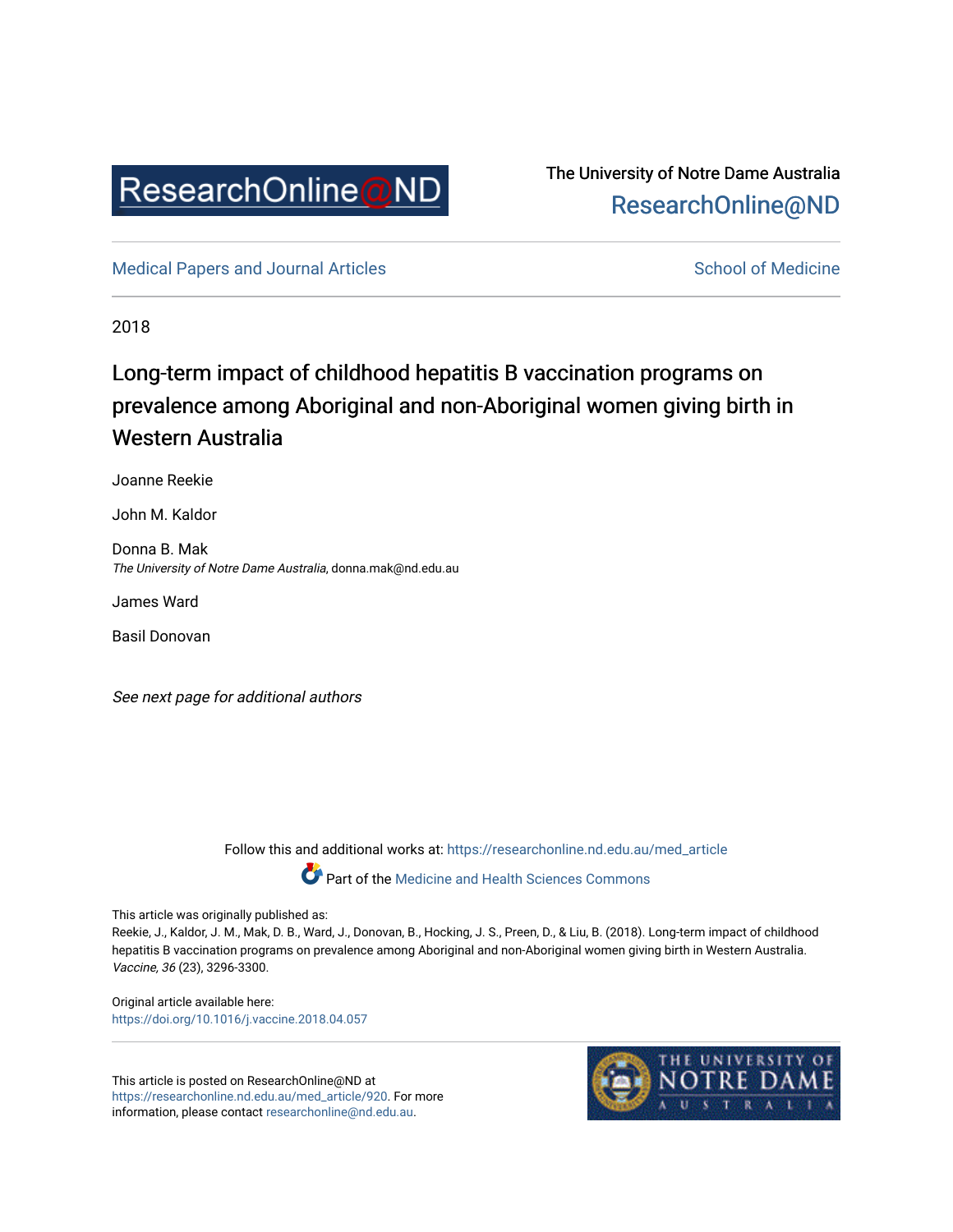## Authors

Joanne Reekie, John M. Kaldor, Donna B. Mak, James Ward, Basil Donovan, Jane S. Hocking, David Preen, and Bette Liu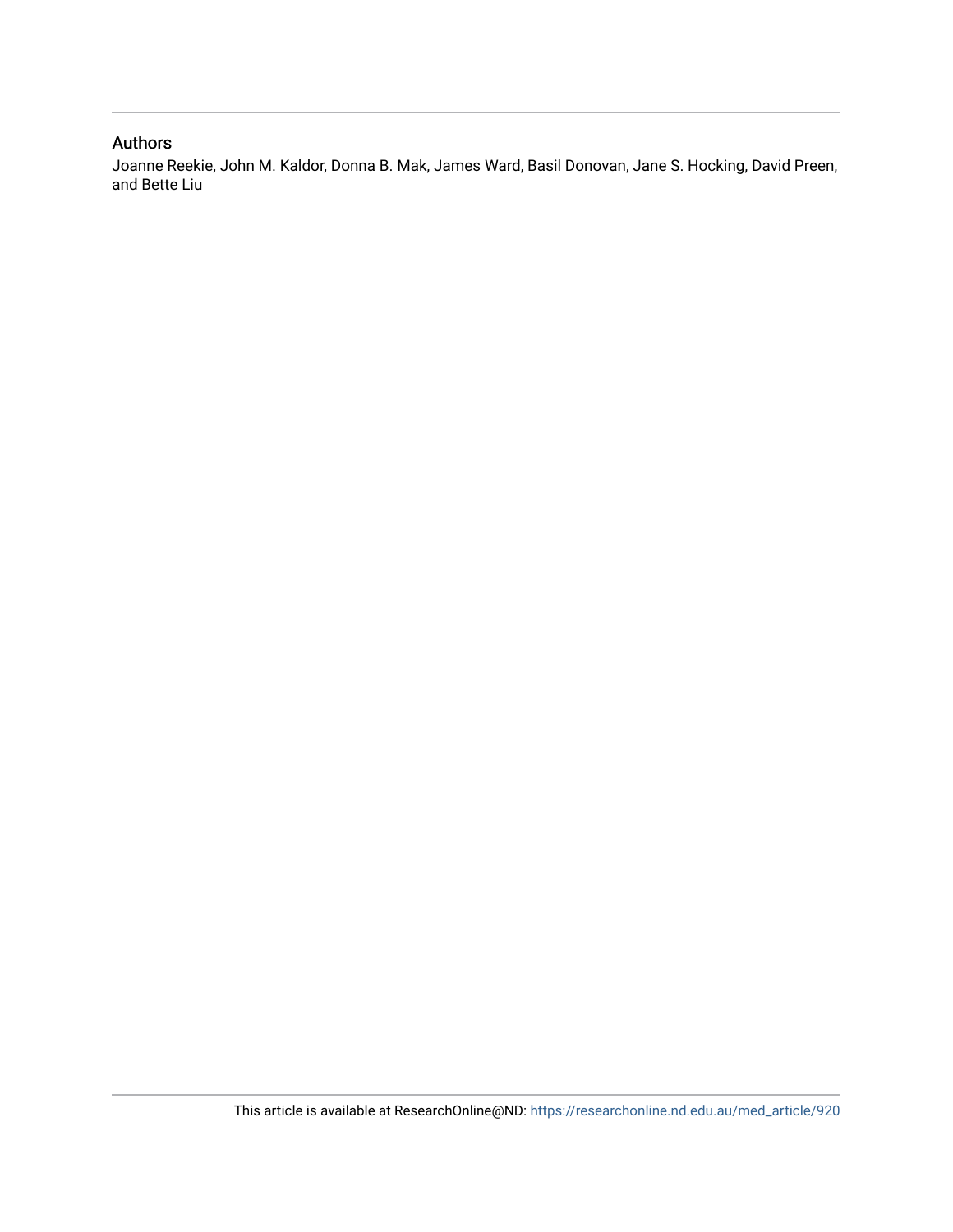

©2018. This manuscript version is made available under the CC-BY-NC-ND 4.0 International license<http://creativecommons.org/licenses/by-nc-nd/4.0/>

This is the accepted manuscript version of the article published as:

Reekie, J., Kaldor, J.M., Mak, D.B., Ward, J., Donovan, B., Hocking, J.S., Preen, D., and Liu, B. (2018). Long-term impact of childhood hepatitis B vaccination programs on prevalence among Aboriginal and non-Aboriginal women giving birth in Western Australia. *Vaccine, 36*(23), 3296-3300.doi: 10.1016/j.vaccine.2018.04.057

This article has been published in final form at <https://doi.org/10.1016/j.vaccine.2018.04.057>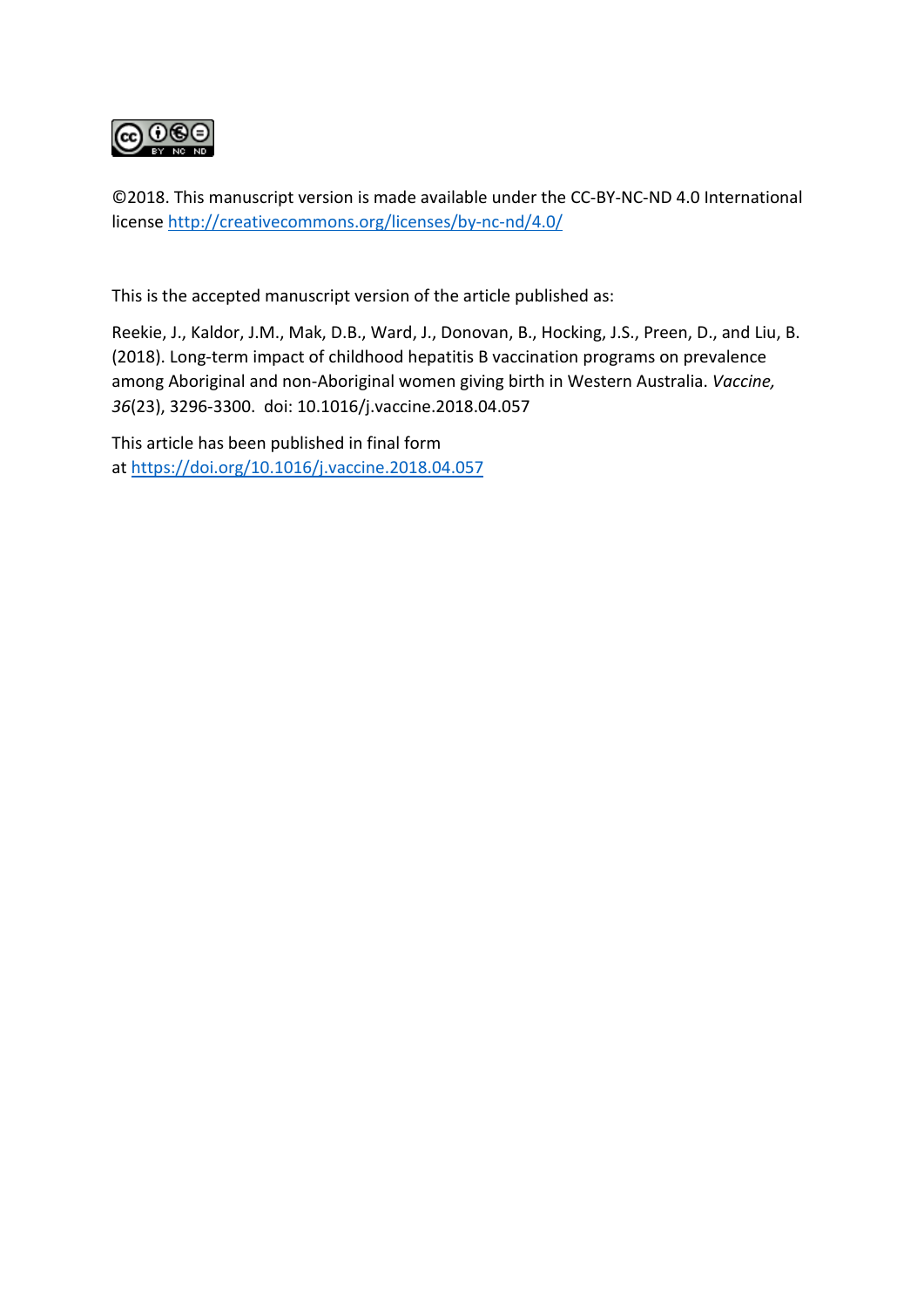#### **Introduction**

 Chronic hepatitis B (HBV) infection is a major cause of liver cirrhosis and cancer contributing to a significant burden of disease worldwide[1]. Most cases of chronic infection are acquired early in life, predominantly through maternal transmission[1]. Australia is considered to have low HBV prevalence (<2%), however in Aboriginal and Torres Strait Islander (hereafter referred to as Aboriginal) people[2], some migrant populations[3] and people who inject drugs[4], HBV prevalence is substantially higher.

 A vaccine which is 95% effective in preventing HBV has been available since 1982 and since then, various HBV vaccination programs have been implemented across the States and Territories of Australia[5]. Early recommendations were for at-risk adults, and infants and young children from ethnic groups with high HBV carriage rates to be targeted for vaccination[5]. In 1990 a universal neonatal hepatitis B vaccination program, where all babies born were given a 3 dose schedule of HBV vaccine starting from birth, was implemented in the Northern Territory (NT) a region where 28% of the population are Aboriginal (compared with 3% nationally [6]). Subsequently, from May 2000, the HBV vaccine was included in Australia's national infant vaccination schedule, with all babies recommended to receive the first dose at birth. In parallel with the national infant program, schools-based catch-up programs were implemented at various grades and time periods across the Australian States and Territories[5].

 Screening pregnant women for HBV, and provision of post-exposure prophylaxis to babies born to HBV-positive mothers remains an important element in prevention of transmission of the virus. Since the late 1990s, screening for HBV with hepatitis B surface antigen (HBsAg) has been recommended and conducted as part of routine care for all pregnant women in Australia[7] with over 90% of pregnant women in WA reported as undergoing HBV screening in 2002[8]. Thus, testing of birthing mothers in Australia provides an opportunity to represent 26 a sentinel population for monitoring chronic HBV prevalence and assessing the impact of HBV prevention programs. Previous analyses using this methodology in two Australian jurisdictions, the NT[2] and New South Wales (NSW)[9], reported decreases in the prevalence of HBV among Aboriginal women giving birth following the introduction of targeted and newborn vaccination programs. However, differences were observed in overall HBV prevalence across the two jurisdictions among both Aboriginal (2.4% in the NT and 0.79% in NSW), and non-Aboriginal women (0.04% in the NT and 0.11% in NSW).

 To provide a more complete picture of the ongoing impact of the HBV vaccination programs, and assess the need for additional programs to target high risk populations in Australia, we assessed the impact of HBV vaccination programs in Western Australia (WA) on the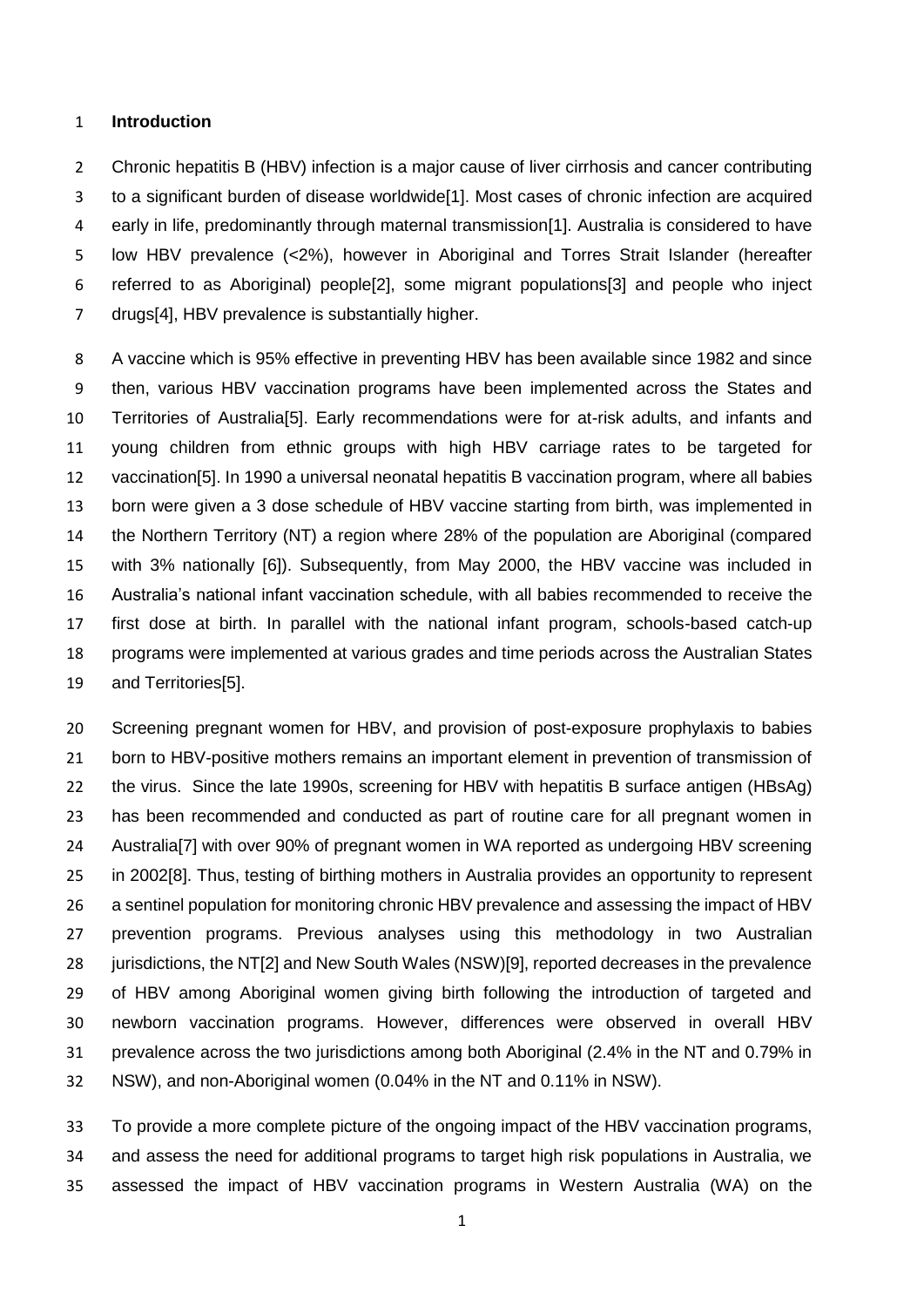prevalence of HBV infection among mothers giving birth in the State and compared this with the two earlier studies in the NT and NSW[2, 9].

## **Methods**

## **Data linkage and study population**

 This study was conducted using population-based record linkage in Western Australia (WA) (population 2.6 million)[10]. The WA Data Linkage Branch has created and maintained probabilistic linkages between core health datasets using personal identifiers such as name, date of birth, address, and sex. Linkage accuracy using this process is high with an error rate estimated at 0.11%[11].

 A cohort comprising all women in WA with year of birth between 1974-1995 was determined by selecting any women appearing in either the WA Registry of Births (which contains all birth registrations in WA from 1974 onwards) or the 2014 WA Electoral Commission enrolments database. For women in this cohort, linked data was extracted from two health datasets. The WA Midwives Notification System is a statutory database which receives information from birth attendants about all births attended in the state of WA where the infant has a gestational age of 20 weeks or more, a birthweight of 400g or more, or if gestational age is unknown. Data reported for each birth include maternal year of birth, date of giving birth, maternal postcode of residence, ethnicity and birth details such as parity. The WA Notifiable Infectious Diseases Database contains a record of all notifiable conditions reported to the WA Department of Health under statute including HBV. Both acute and non-acute (unspecified) infections detected by laboratory testing are recorded according to strict case definitions[12] and the date of notification is also recorded.

 All women in the cohort resident in WA and who gave birth to their first child (i.e. parity null) 59 between  $1<sup>st</sup>$  January 2000 and  $31<sup>st</sup>$  December 2012, as determined from the Midwives Notification System, were included.

## **Statistical analysis**

 A woman was defined as having chronic HBV infection at the time of delivery of her first child if she had at least one linked notification of HBV prior to the birthing date. Women whose HBV notification prior to birthing was classified as acute were excluded from the analysis.

 The HBV prevalence in birthing women was calculated overall and stratified by Aboriginality as determined from the Indigenous Status Flag created by the WA Data Linkage Branch[13]. HBV prevalence was then examined according to maternal year of birth classified into three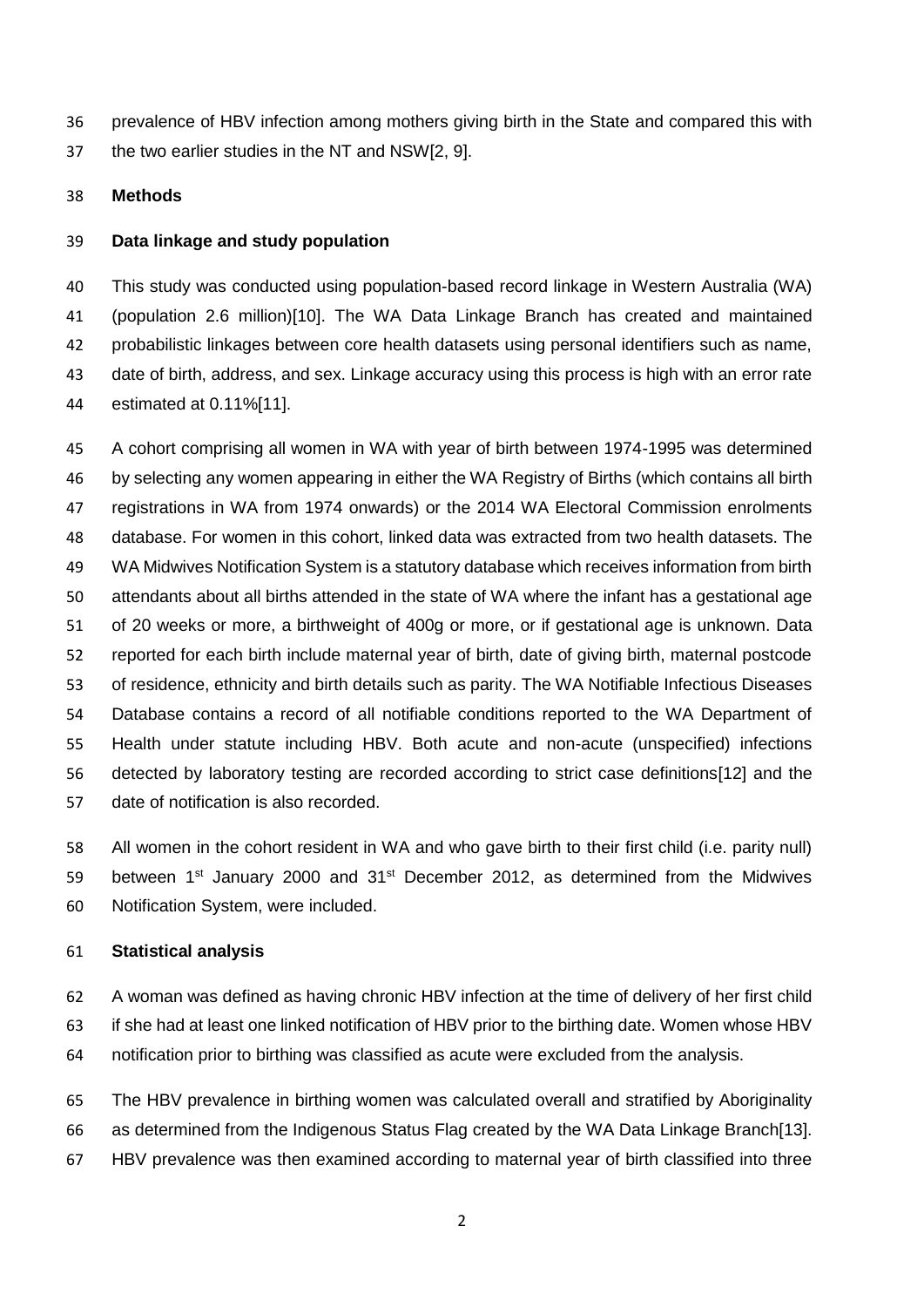categories based on the likelihood of the mother being included in an HBV vaccination program; (i) pre-HBV vaccine (1974-1981), (ii) HBV vaccine available and recommend for at- risk adults (1982-1987), or (iii) targeted infant and school-based catch-up HBV vaccination programs (1988-1995), (see Appendix for details). No women in our cohort were born during the universal newborn vaccination program which commenced in May 2000. Chi-square tests were used to examine trends in HBV prevalence across maternal birth year categories.

 Logistic regression was used to investigate the association between maternal birth year categories and HBV infection adjusted for other characteristics. These included area of residence determined from the mother's residential postcode reported in the Midwives Notification System and classified as metropolitan, regional or remote according to the Australian Standard Geographical Classification[14]; year of giving birth (per 5 year increase from 2000 to 2012), maternal ethnicity for non-Aboriginal women (Caucasian, other). Additional adjustments were made for maternal socioeconomic status based on maternal postcode classified according to the index of relative socioeconomic disadvantage (high, middle, low)[15], and maternal smoking (no, yes).

 HBV prevalence in Aboriginal women by maternal year of birth was then compared between the WA cohort, and published data from similar cohorts in the NT and NSW. All analyses were performed using SAS version 9.4 (SAS Institute Inc, Cary, North Carolina).

#### **Ethical approval**

This study was approved by the Government of WA Department of Health Human Research

Ethics Committee (Ref #2012/73) and the WA Aboriginal Health Ethics Committee (Ref 470).

#### **Results**

 A total of 66,086 women in the study cohort gave birth to their first child between 1st January 2000 and 31st December 2012 in WA. Thirteen women had a notification of acute HBV prior to giving birth and were excluded leaving 66,073 women in the analysis. Of these women 7% (4907) were Aboriginal, with a younger age at the time of giving birth compared to their non- Aboriginal counterparts (mean age 19.1 years compared to 26.5 years, p<.0001) and a higher proportion resident in regional or remote WA (64% vs. 22%, p<.0001).

 Among the 66,073 women, 155 linked to a non-acute HBV notification dated prior to giving birth giving an estimated prevalence of chronic HBV of 0.23%, 95%CI 0.20-0.27. Prevalence was substantially higher in Aboriginal women (0.92%, 95%CI 0.65-1.18), than non-Aboriginal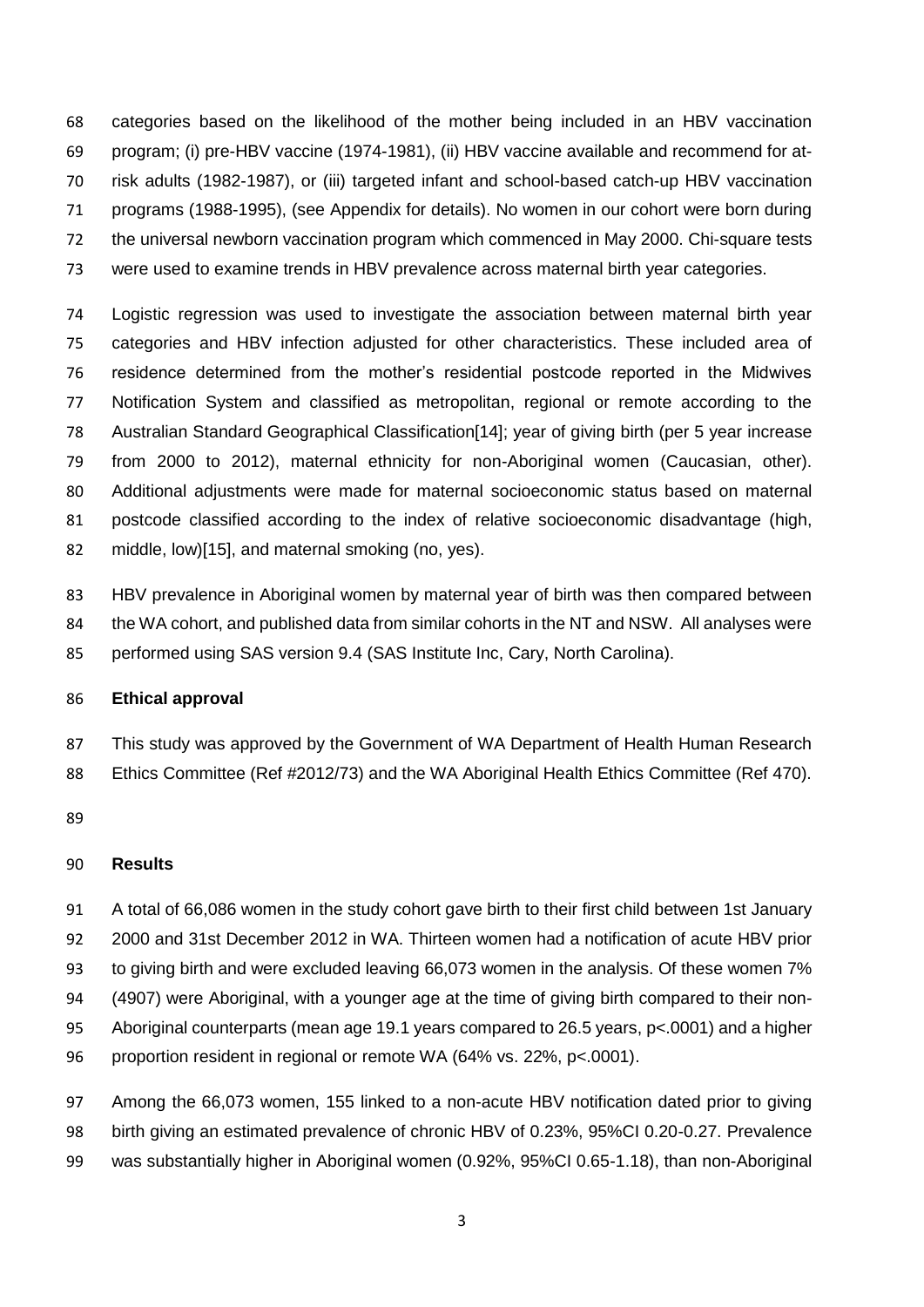women (0.18%, 95%CI 0.15-0.21). As shown in Figure 1, among Aboriginal women, there was a significant decreasing trend in prevalence of HBV with maternal year of birth (p for trend<.0001). For those born in the pre-HBV vaccine era (year of birth 1974-1981) HBV prevalence was 1.98% (95%CI 0.95-3.01); this fell progressively among those born in the era of vaccination recommended for at-risk adults (1982-1987; 1.22%, 95%CI 0.74-1.69) and in those born in the era that made them eligible for the targeted infant and school based catch- up programs (1988-1995; 0.28%, 95%CI 0.10-0.61). Among non-Aboriginal women, the decline in HBV prevalence across these 3 maternal birth year cohorts was not significant at the 0.05 level (1974-1981: HBV prevalence 0.20% [0.16-0.25]; 1982-1987: 0.17% [0.11-0.23]; 1988-1995: 0.08% [0.03-0.18]; ptrend=0.06).

 In logistic regression analyses (Table 1), after adjusting for year of giving birth and region of residence, Aboriginal women born in the two later periods (1982-1987 or 1988-1995) had respectively, a 42% and 89% lower risk of HBV than Aboriginal mothers born between 1974- 1981 (adjusted odds ratio [aOR] respectively 0.58 [95%CI 0.30-1.13] and 0.11 [95%CI 0.04- 0.33]). Furthermore, Aboriginal women resident in regional and remote WA were three times as likely to have a HBV notification compared to Aboriginal women resident in a major city (aOR 3.06, 95%CI 1.1.36-6.88). These estimates were similar after additional adjustment for maternal smoking and socioeconomic status.

 Among non-Aboriginal women, after adjusting for year of giving birth, region of residence and ethnicity, there was no significant difference in HBV prevalence across maternal birth year categories (p=0.20), nor between those living in metropolitan regions and regional/remote areas (p=0.23). However, among non-Aboriginal women, those identifying as non-Caucasian had an estimated HBV prevalence of 1.6% compared to Caucasian women at 0.04%. After adjustments, non-Caucasian women were more than 35 times as likely to have chronic HBV than Caucasian women (aOR 36.08, 95%CI 22.66-57.46).

 Comparing the data from WA Aboriginal women to that published from similar cohorts of Aboriginal women giving birth in the NT[2] and NSW[9] we found comparable relative declines in HBV prevalence according to maternal year of birth (Figure 2). However in absolute terms, among women born from 1985 to 1990, HBV prevalence was about one percentage point less among the WA women than in Aboriginal women in the NT, whilst HBV prevalence in WA women was similar to that found in NSW Aboriginal women.

### **Discussion**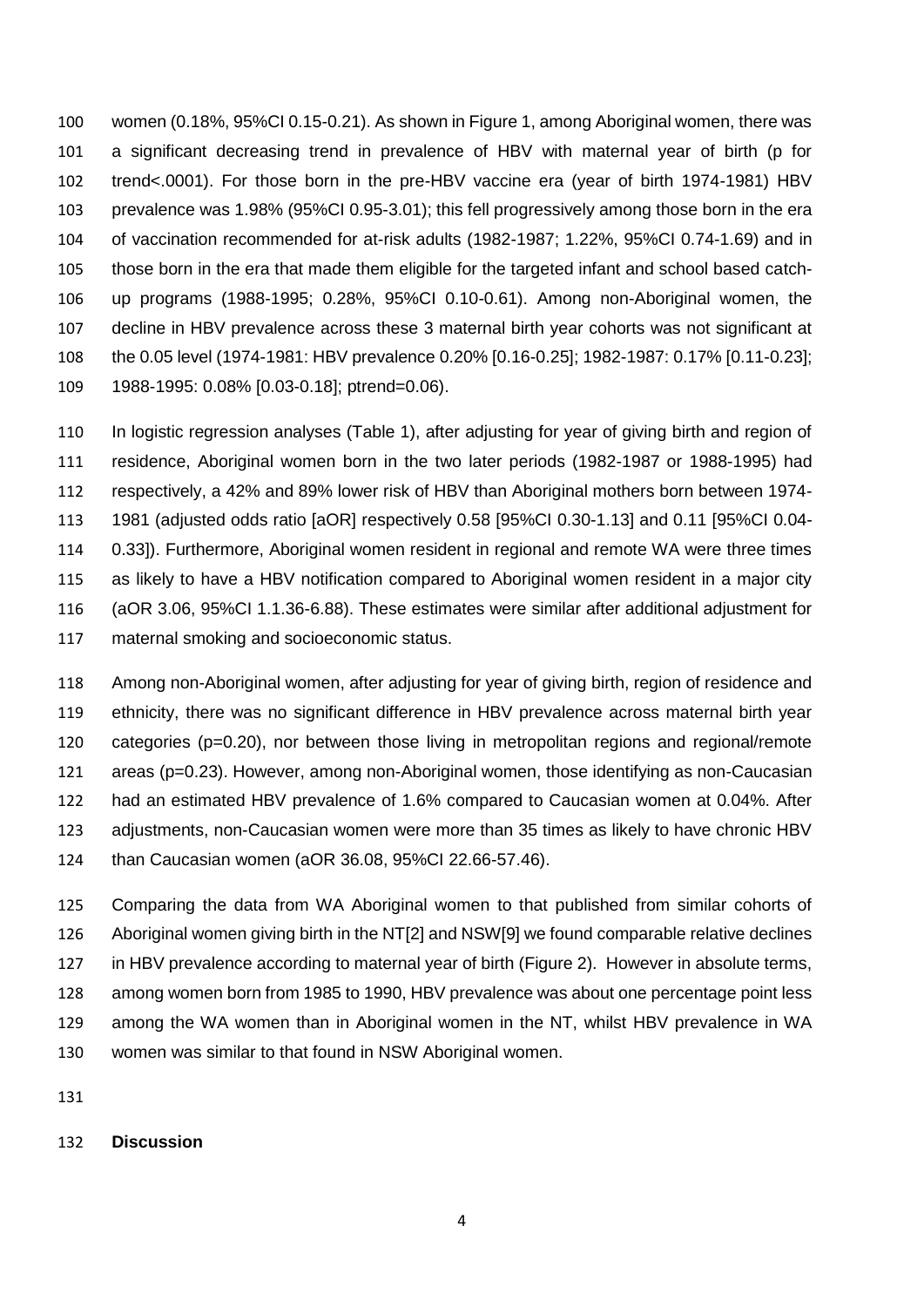This is the first study to report the prevalence of HBV among birthing mothers in WA and examine differences between women born before and after the introduction of targeted HBV vaccination programs. This study estimated the overall HBV prevalence in Aboriginal mothers giving birth for the first time in WA during 2001-2012 to be 0.92%. In Aboriginal women, the risk of HBV infection decreased by 89% in those eligible for at-risk infant and schools-based catch-up vaccination programs compared to women born before the HBV vaccine was available. Among non-Aboriginal women, the HBV prevalence was 0.18%, substantially lower than in their Aboriginal counterparts and with no significant decline in prevalence observed over the study period.

 While this was an ecological study design, our results suggest that the targeted at-risk infant and school-based HBV vaccination program has had a significant and long-lasting effect on reducing chronic HBV in the WA Aboriginal population. However, our results also highlight that continued monitoring is needed. Despite the declines in HBV observed in Aboriginal mothers, even in the most recent maternal birth-cohort (1988-1995), the prevalence of HBV remained higher in Aboriginal women compared to their non-Aboriginal counterparts (0.28% versus 0.08%). There were also substantial differences between Aboriginal women living in regional and remote parts of the state with a 3-fold difference compared to Aboriginal women living in cities. Furthermore, in non-Aboriginal women a 35-fold difference was observed between non-Caucasian and Caucasian women.

 This study used similar methodology as was used in two previous studies on the prevalence of HBV in birthing mothers in Australia[2, 9]. Consistent across all three studies, was the significant decline (~80%) in HBV prevalence among Aboriginal women associated with the implementation of targeted vaccination programs in each of the jurisdictions (Figure 2). These two earlier studies also noted that despite the large declines, HBV prevalence remained higher in Aboriginal women compared to their non-Aboriginal counterparts of the same birth cohort, and there were marked differences in HBV prevalence between Aboriginal women resident in regional/remote areas compared to cities. While equivalent measures of ethnicity were not available, the WA findings of a significantly higher HBV prevalence among non-Aboriginal women comparing non-Caucasian to Caucasian also broadly mirrors findings in NSW, which showed HBV prevalence of 1.95% among overseas-born women compared to 0.11% in non-Aboriginal Australian-born women.

 Despite the similarity in relative decline in HBV prevalence in Aboriginal women between the three Australian jurisdictions that we compared, the absolute HBV prevalence in the NT Aboriginal women was substantially higher than that in WA and NSW for all maternal birth cohorts (Figure 2). According to standard geographic classifications[14], all of the population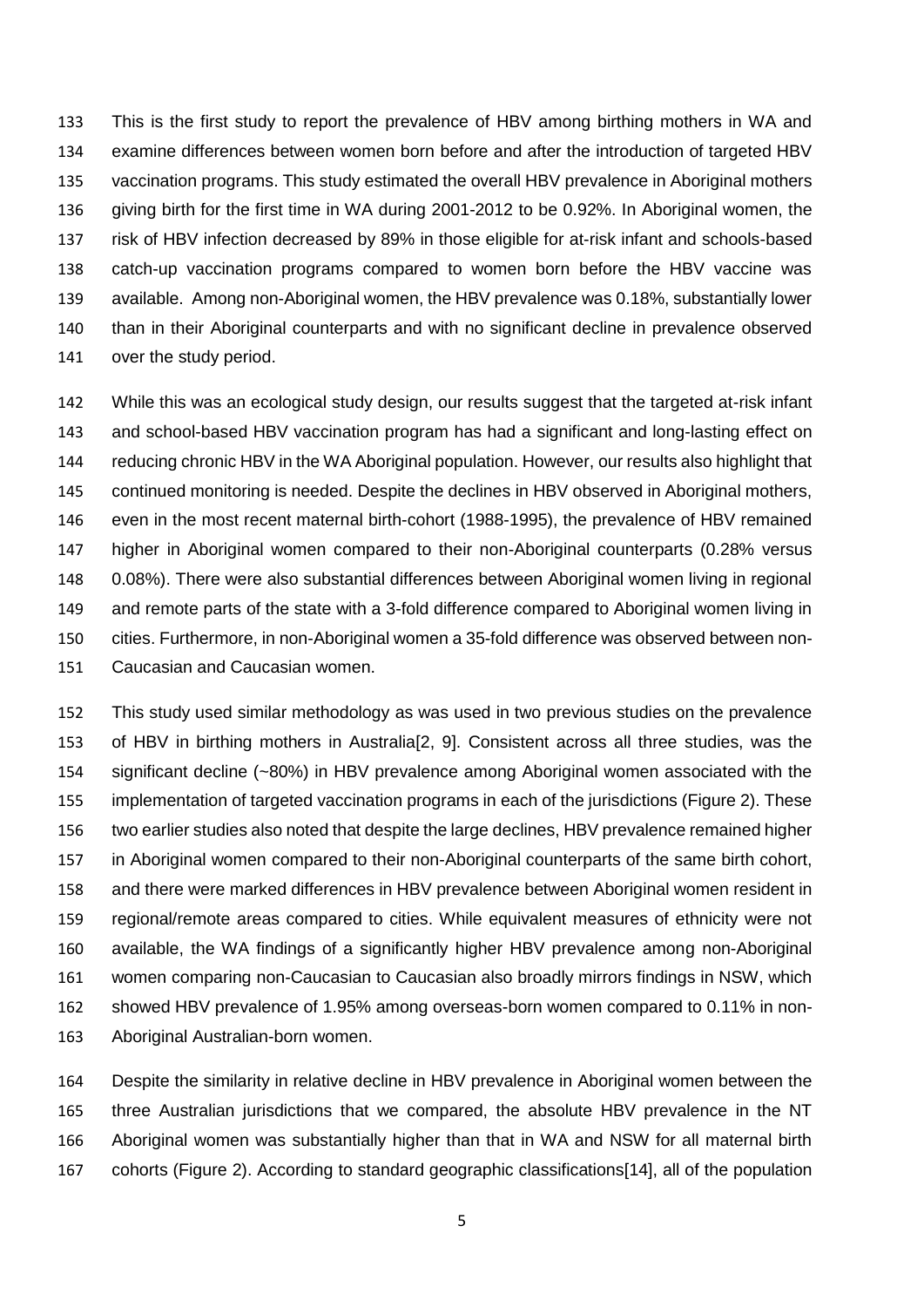in the NT would be classified as regional or remote. Therefore it is interesting that the magnitude of the difference between HBV prevalence among women in similar birth cohorts in WA and NT (eg: for Aboriginal women born around 1990 HBV prevalence in the NT was almost three-times that in WA [0.28 versus 0.80], Figure 2) is about equivalent to that found comparing women living in metropolitan to rural/remote regions of WA (aOR 3.06, Table 1). It suggests geographic factors may underlie the higher prevalence found between jurisdictions such as WA or NSW and the NT.

 It is unclear why HBV prevalence in Aboriginal women is much higher among those born in regional/remote areas than in metropolitan areas. Possible reasons include that similar to what has been reported in some African countries,[16, 17] poorer housing and environmental conditions in remote Aboriginal communities, with the associated greater crowding and reduced skin hygiene, leads to higher horizontal transmission in such settings. It has also been suggested that reduced access to health services in more remote populations[9] as well as the potential for differences in circulating HBV genotypes between regions of Australia may be contributing factors[18]. The differences in HBV prevalence in non-Aboriginal non- Caucasian women compared to Caucasian women is almost certainly due to migrant populations from high-HBV prevalence countries[3] however we did not have data on the mothers' country of birth to confirm this hypothesis.

 Internationally, other studies assessing the long-term impact of infant and childhood HBV vaccination program impact have reported greater reductions in HBV prevalence associated with universal infant programs than with targeted programs; most assessments of universal programs report reductions in HBV prevalence of 80% or greater [19, 20] whilst targeted (at- risk) programs reported reductions ranging from 25-85%[19, 21]. Our WA findings relate only to women exposed to targeted at-risk and school-based vaccination programs. Therefore, the magnitude of the decline in HBV prevalence is in the upper range of that reported in other studies and comparable to universal programs. While there are no data available on the WA HBV vaccine program coverage during this early period, our results suggest it was very successfully implemented and effective in reducing prevalence.

 This study focuses on women giving birth in WA and the results may not be generalisable to men or older women. In Australia[22] and internationally[17] men consistently have higher HBV prevalence reported than women, although assuming that infant and early childhood HBV vaccination programs are equally effective in boys, this difference is unlikely to affect the relative reductions in prevalence estimated here. Also in the WA data, unlike in the earlier NSW studies,[3] we lacked data on country of birth to disaggregate the very high HBV prevalence in the non-Caucasian women according to this variable. Finally, in interpreting our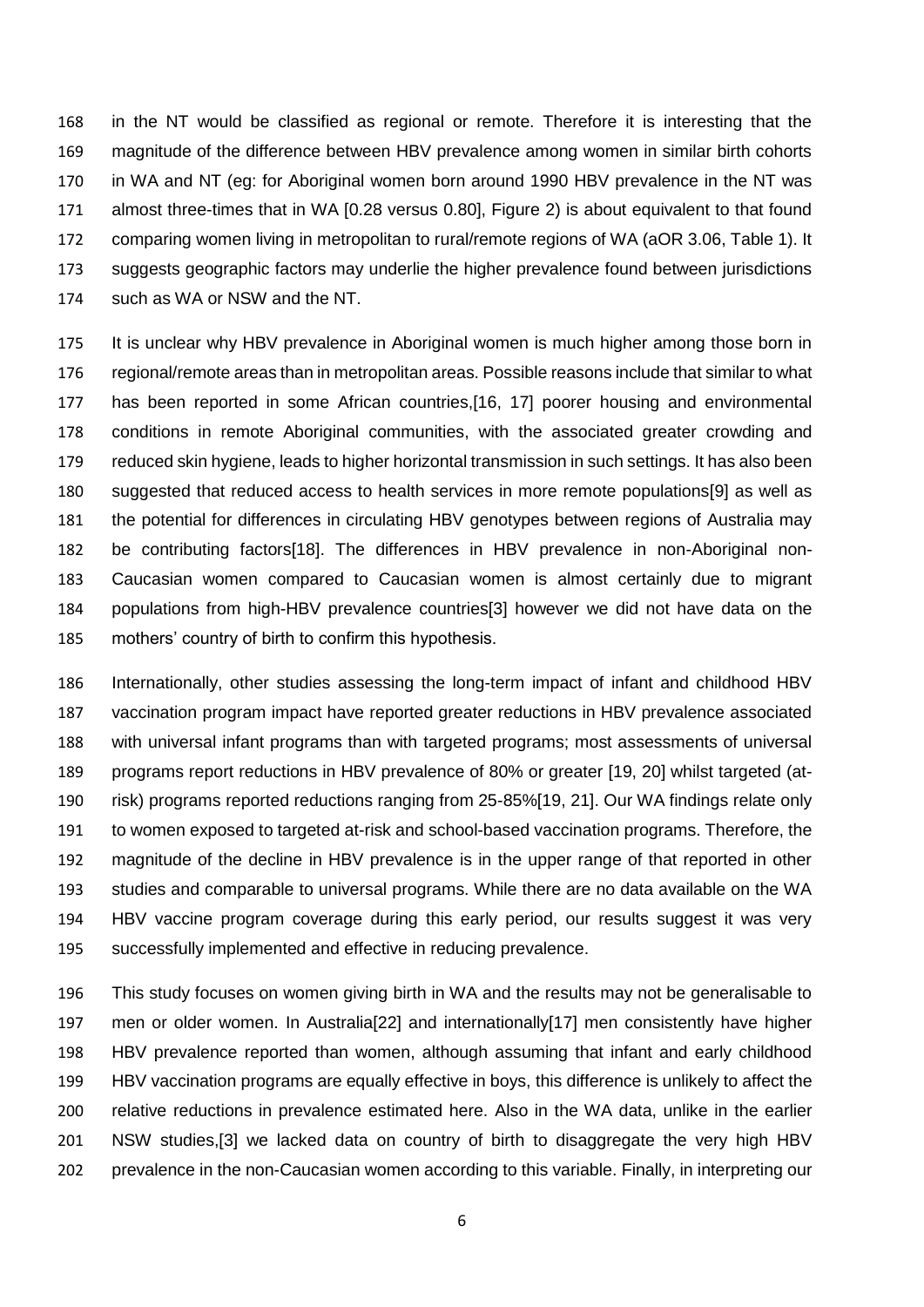data the ecological design needs to be considered. We did not have individual data on receipt of HBV vaccine and it is possible that temporal trends other than the introduction of vaccination may have contributed to the decline in HBV prevalence in Aboriginal women. For example, other known risk factors for HBV infection, such as current or previous injecting drug use and overseas travel to high endemicity countries are not routinely collected in the WA Midwives Notification System and thus we were unable to account for these factors.

 We demonstrate significant declines in the prevalence of HBV among Aboriginal mothers giving birth for the first time in WA that corresponds with the introduction of targeted vaccination programmes. However, HBV prevalence in Aboriginal mothers remained higher than that of their non-Aboriginal counterparts. Continued screening of pregnant women for HBV and providing babies born to hepatitis B-positive mothers with post-exposure prophylaxis is an important element in prevention of virus transmission. Our cohort consisted of women born between 1974 and 1995 and therefore we were unable to evaluate the impact of the universal newborn vaccination program introduced in May 2000. As these women, born in the universal newborn vaccination era, reach children-bearing age it will be important to continue surveillance to monitor the disparities in HBV prevalence between both Aboriginal and non- Aboriginal women, in Aboriginal women between those resident in regional/remote and cities, and the prevalence of HBV among Australian immigrants. Our findings show that additional efforts are needed to reduce these disparities and these data are vital to inform HBV prevention and treatment programs. Furthermore the methods used here, which are simple and cost effective, could also be used to monitor the impact of vaccination programs in other countries with high HBV prevalence, if antenatal HBV testing is widespread.

## **Acknowledgements**

 The authors wish to thank the staff at the Western Australian Data Linkage Branch, WA Department of Health Data Collections, WA Registry of Births, Deaths and Marriages, WA Electoral Commission. This work was supported by the National Health and Medical Research Council (NHMRC) [grant number APP1020628]. BL, JH, BD, JW, JK are supported by NHMRC fellowships.

## **Conflict of Interest**

The authors have no conflicts of interest to declare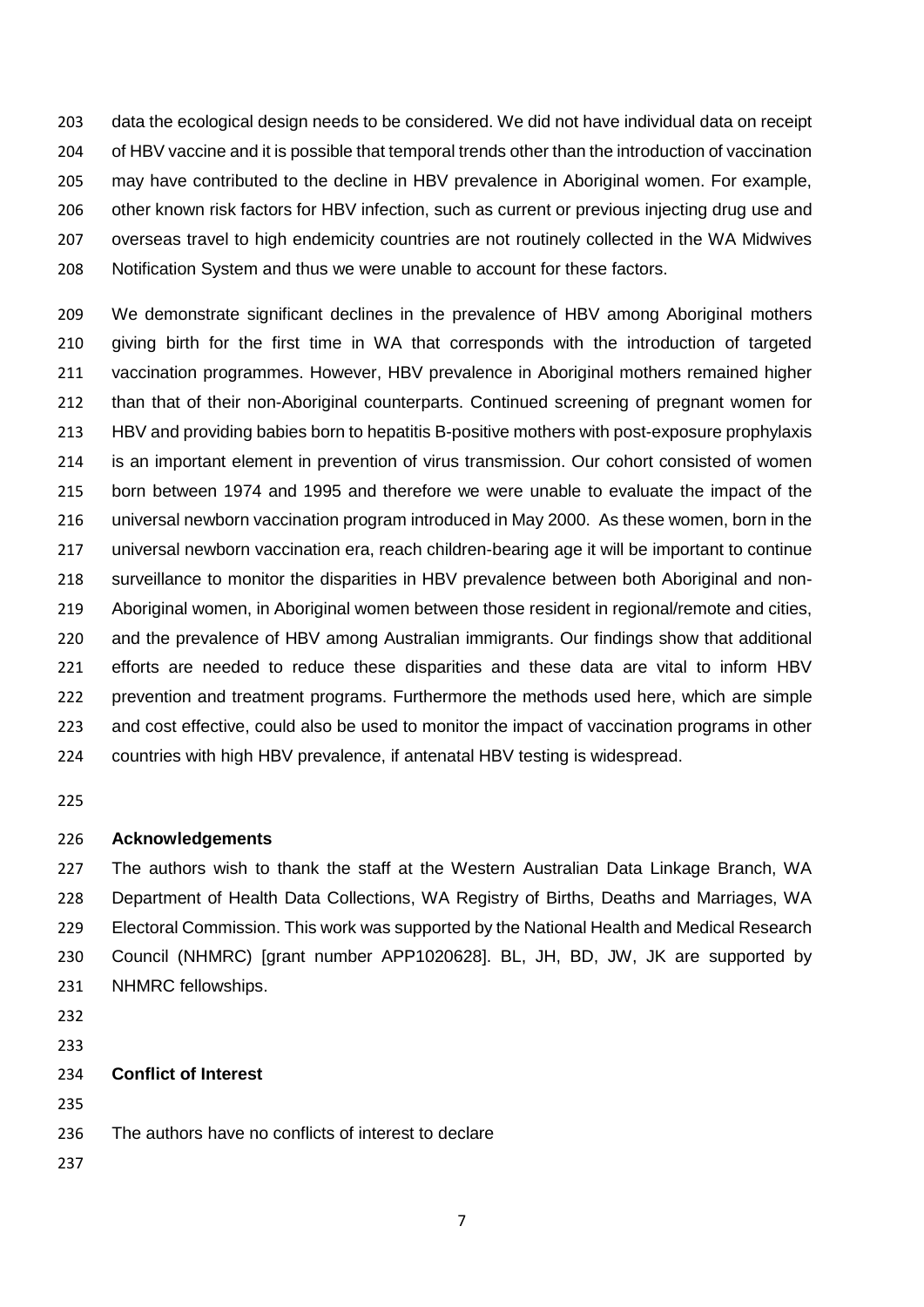## Highlights

241 Infant and childhood hepatitis B vaccination programs have been in place in Australia for many years but less is known about their impact on HBV prevalence.

 A significant decline in HBV prevalence in Aboriginal women was observed following the introduction of HBV vaccination programs in Western Australia.

 Despite this decline, HBV vaccination programs have not eliminated the considerable disparities in HBV prevalence observed in women according to Aboriginality, ethnicity and area of residence.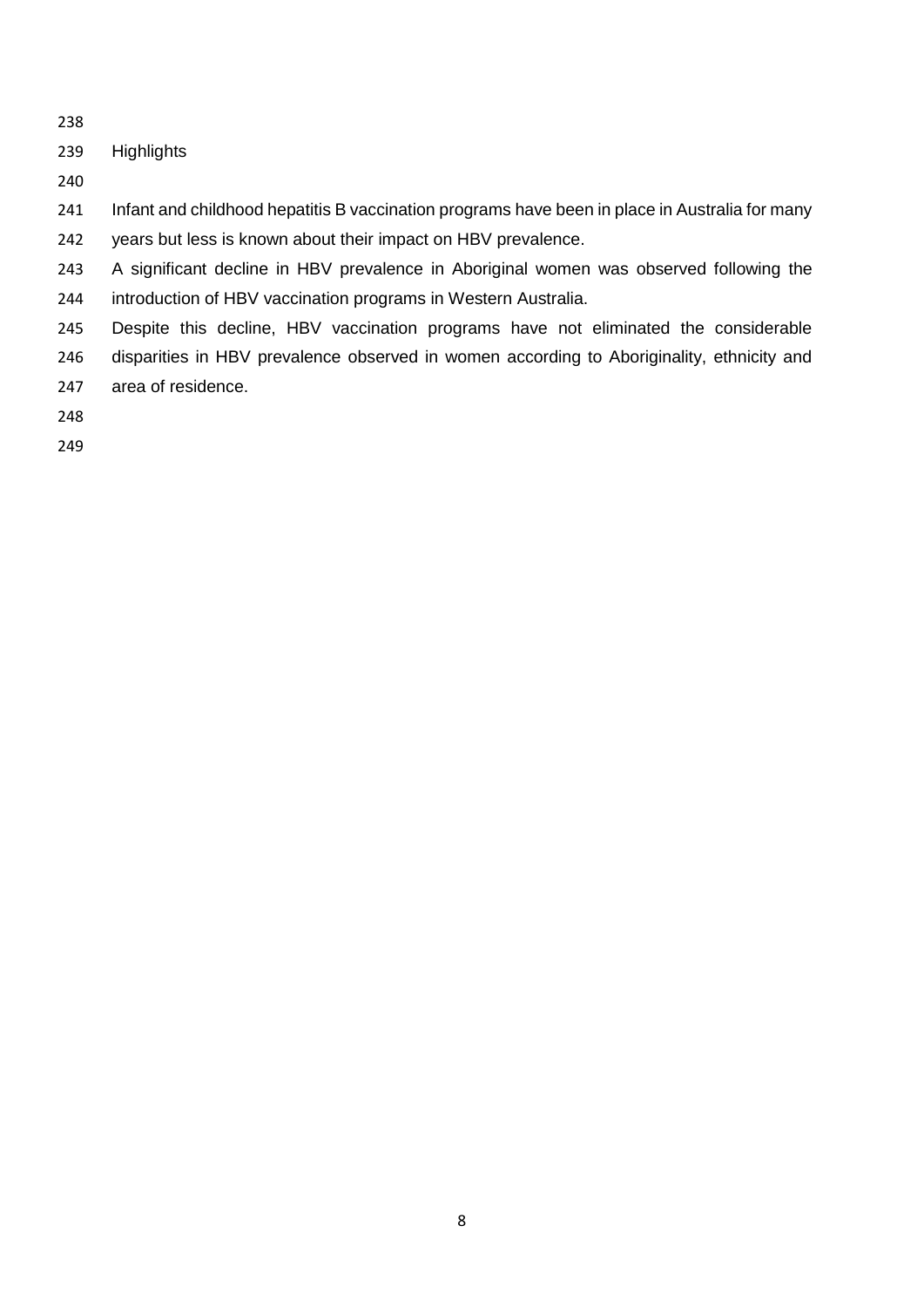## **References**

- 1. World Health Organization, *Hepatitis B, Factsheet No 204.* 2012.
- 2. Liu B, et al., *The end of the Australia antigen? An ecological study of the impact of universal newborn hepatitis B vaccination two decades on.* Vaccine, 2012. **30**: p. 7309-14.
- 3. Reekie J, et al., *Country of birth and other factors associated with hepatitis B prevalence in a population with high levels of immigration.* J Gastroenterol Hepatol, 2013. **28**: p. 1539-44.
- 4. The Kirby Institute, *HIV, viral hepatitis and sexually transmissible infections in Australia Annual Surveillance Report 2016.* 2016: The Kirby Institute, UNSW Australia, Sydney NSW 2052.
- 5. National Centre for Immunistation Research and Surveillance. *Significant events in hepatitis B vaccination practice in Australia*. 2015 November 2015 [cited 2017 14/09/2017]; Available from: [http://www.ncirs.edu.au/assets/provider\\_resources/history/Hepatitis-B-history-](http://www.ncirs.edu.au/assets/provider_resources/history/Hepatitis-B-history-November-2015.pdf)[November-2015.pdf.](http://www.ncirs.edu.au/assets/provider_resources/history/Hepatitis-B-history-November-2015.pdf)
- 6. Australian Bureau of Statistics, *3238.0.55.001 - Estimates of Aboriginal and Torres Strait Islander Australians, June 2011*. 2013.
- 7. The royal Australian and New Zealand College of Obstetricians and Gynaecologists, *Management of Hepatitis B in pregnancy*. 2016. p. 1-13.
- 8. Kwan, K., et al., *Improvement in antenatal testing for sexually transmissible infections and blood-borne viruses in Western Australian hospitals, 2007 to 2010.* Sex Health, 2012. **6**(4): p. 349-54.
- 9. Deng, L., et al., *Trends in Hepatitis B prevalence among women giving birth in New South Wales Australia* Medical Journal of Australia, 2017.
- 10. Australian Bureau of Statistics. *[http://stat.abs.gov.au/itt/r.jsp?RegionSummary&region=5&dataset=ABS\\_REGIONAL](http://stat.abs.gov.au/itt/r.jsp?RegionSummary®ion=5&dataset=ABS_REGIONAL_ASGS&geoconcept=REGION&datasetASGS=ABS_REGIONAL_ASGS&datasetLGA=ABS_NRP9_LGA®ionLGA=REGION®ionASGS=REGION) [\\_ASGS&geoconcept=REGION&datasetASGS=ABS\\_REGIONAL\\_ASGS&datasetLG](http://stat.abs.gov.au/itt/r.jsp?RegionSummary®ion=5&dataset=ABS_REGIONAL_ASGS&geoconcept=REGION&datasetASGS=ABS_REGIONAL_ASGS&datasetLGA=ABS_NRP9_LGA®ionLGA=REGION®ionASGS=REGION) [A=ABS\\_NRP9\\_LGA&regionLGA=REGION&regionASGS=REGION](http://stat.abs.gov.au/itt/r.jsp?RegionSummary®ion=5&dataset=ABS_REGIONAL_ASGS&geoconcept=REGION&datasetASGS=ABS_REGIONAL_ASGS&datasetLGA=ABS_NRP9_LGA®ionLGA=REGION®ionASGS=REGION)*. [cited Feb 2018.
- 11. Holman, C.D., et al., *Population-based linkage of health records in Western Australia: development of a health services research linked database.* Aust N Z J Public Health, 1999. **23**(5): p. 453-9.
- 12. Australian Government Department of Health. *[http://www.health.gov.au/internet/main/publishing.nsf/Content/cdna](http://www.health.gov.au/internet/main/publishing.nsf/Content/cdna-casedefinitions.htm#e)[casedefinitions.htm#e](http://www.health.gov.au/internet/main/publishing.nsf/Content/cdna-casedefinitions.htm#e)*.
- 13. Christensen, D., et al., *Evidence for the use of an algorithm in resolving inconsistent and missing Indigenous status in administrative data collections.* Australian Journal of Social Issues, 2014. **49**(4): p. 423-443.
- 14. Australian Bureau of Statistics, *Australian Standard Geographic Classification*, ed. A.C.N. 1216.0. 2005, Canberra: Commonwealth of Australia.
- 15. Australian Bureau of Statistics. *Socio-economic indexes for areas*. [Internet] 2011.
- 16. Dumpis, U., et al., *Transmission of hepatitis B virus infection in Gambian families revealed by phylogenetic analysis.* J Hepatol, 2001. **35**(1): p. 99-104.
- 17. Zampino, R., et al., *Hepatitis B virus burden in developing countries.* World J Gastroenterol, 2015. **21**(42): p. 11941-11953.
- 18. Davies, J., et al., *Molecular epidemiology of hepatitis B in the Indigenous people of northern Australia.* J Gastroenterol Hepatol, 2013. **28**(7): p. 1234-41.
- 19. Lin, Y., et al., *Serological surveillance and IL-10 genetic variants on anti-HBs titers: Hepatitis B vaccination 20 years after neonatal immunization in Taiwan.* Clinica Chimica Acta, 2011. **412**: p. 766-773.